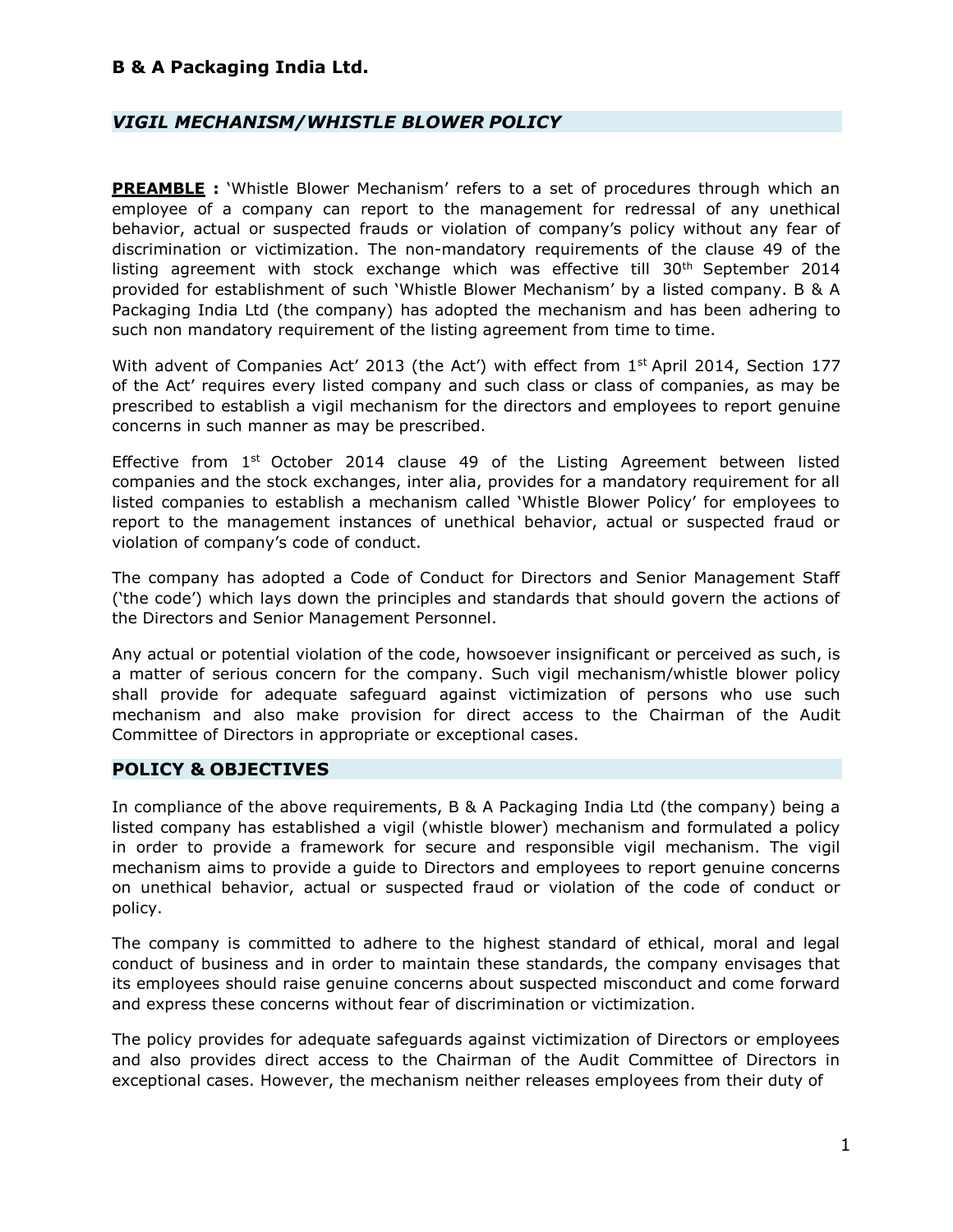Confidentiality in the course of their work nor can it be used as a route for raising malicious allegations arising out of a personal situation.

#### DEFINATIONS

'Audit Committee' means the Audit Committee of Directors of B & A Packaging India Ltd constituted under erstwhile Companies Act' 1956 and the Listing Agreement with the Bombay Stock Exchange and construes such reconstitution or modification made thereunder by virtue of Companies Act' 2013 or rules framed thereby.

**'Board of Directors or Board'** means Board of Directors of B & A Packaging India Ltd as constituted from time to time.

**'Connected Person'** means any person who is directly or indirectly connected with the business of the company including a contractor, consultant, agent, supplier, purchaser of the company but will not include employees and their relatives, auditors and bankers.

**'Director'** means a member of the Board of Directors of B & A Packaging India Ltd.

**'Employee'** means a person who is engaged in duty by B & A Packaging India Ltd for wages or salary or otherwise.

'Compliant' means a written, factual and non-speculative communication made by a Director or employee of the company in good faith with an objective to disclose any unethical behavior or improper activity which might come under the scope of this policy whether or not containing demonstrated information or evidence on the suspected or actual misbehavior or improper activity which is being reported.

'Respondent' means a person or group of persons against or in relation to whom a complaint is made or evidence gathered during the course of investigation and will not include connected person.

**'Service Rules'** shall mean the manual adopted by the Company depicting the terms of service of all level of employees employed in the Company.

'Vigilance officer or vigilance committee or committee' means a person or committee of persons, authorized by the Audit Committee to receive compliant from whistle blowers, maintain records thereof, placing those before the Audit Committee for its disposal and reporting the whistle blower of the outcome.

**'Whistle Blower'** means and construes a Director or employee who makes a compliant under this policy and also referred to as the complainant.

Words and phrases not specifically defined herein shall have the same meaning as defined under the Companies Act 2013, and the Listing Agreement with the Bombay Stock Exchange as amended from time to time.

#### **SCOPE**

The disclosures involving the following unethical or improper events or malpractices which have taken place or reasonably assumed to take place will be covered by the Policy:

1. Breach of company's code of conduct, business integrity or ethics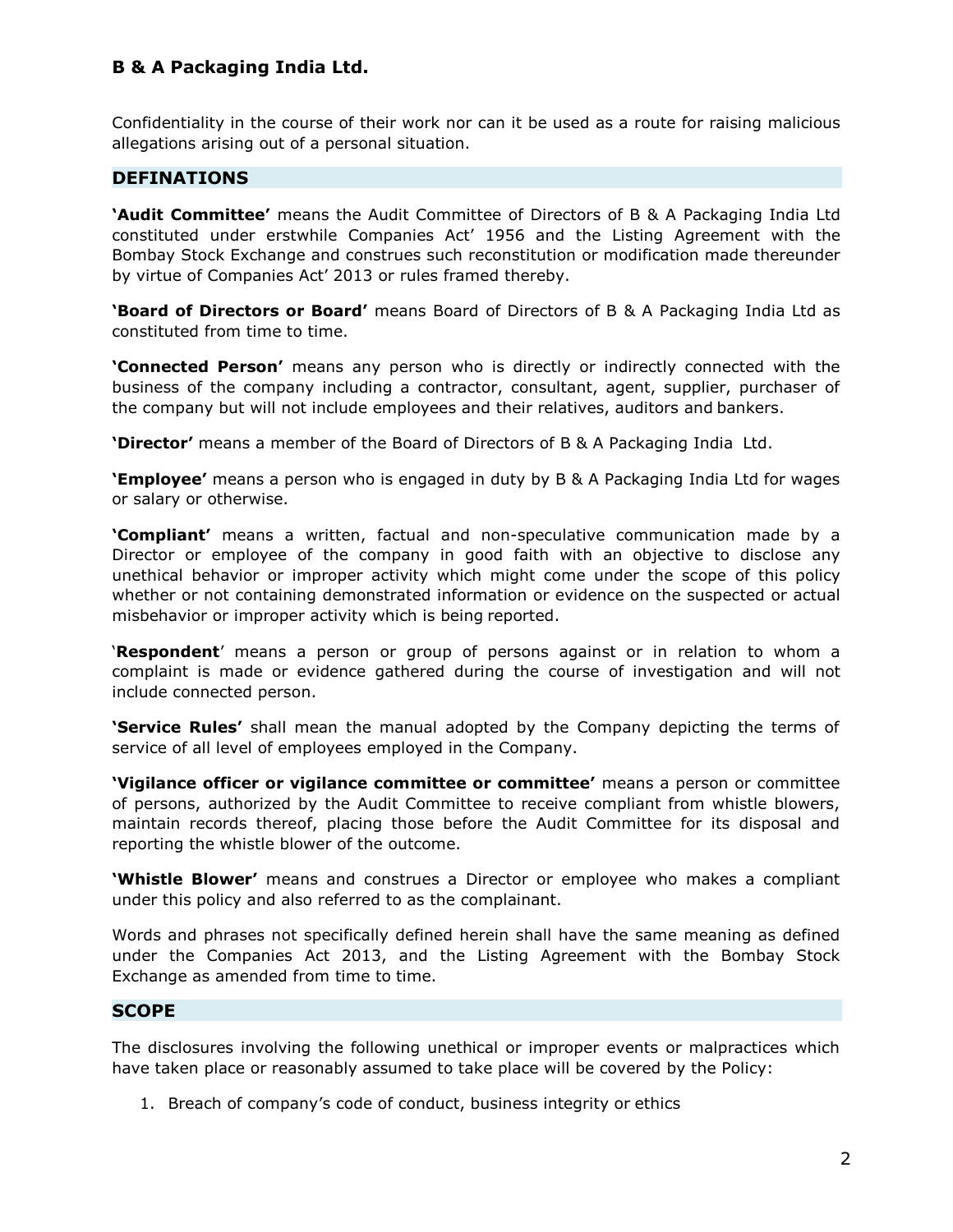- 2. Breach of terms and conditions of employment including service rules
- 3. Intentional financial irregularities including actual or suspected fraud
- 4. Deliberate violation of laws
- 5. Gross and willful negligence causing substantial and eminent danger to health, safety and environment
- 6. Gross wastage or misappropriation of companies funds or assets
- 7. Manipulation of companies data or records
- 8. Pilferation of confidential/propriety information
- 9. Skimming which results in loss of funds or assets of the company
- 10. Any unauthorized communication of Price Sensitive Information or trading of Company's securities.

### **ELIGIBLITY**

All Directors and Employees of the company are eligible to make a compliant under this policy within its scope.

#### PROCEDURE

All complaints should be reported in writing by the complainant as early as possible not later than 45 days after the complainant becomes aware of the same and should be either typed or written in a legible handwriting in English with a covering letter signed by the complainant in a closed and secured envelope and should be superscripted **Compliant** under Whistle Blower Policy' or sent to email with the subject 'Compliant under Whistle Blower Policy'. If the envelope containing the compliant is not superscripted as above and is not closed, the disclosure should be regarded as normal disclosure. If the compliant deals with connected persons, identity of these persons should be disclosed by the complainant.

All complaints should be addressed to the vigilance officer or to the Chairman of the Audit Committee in exceptional cases. The contact details of the vigilance officer are as under:

> Name and Address: Mr. Partha Mukhopadhyay 113, Park Street,  $9^{th}$  Floor, Kolkata – 700016

Email id: parthamukherjie@gmail.com

In order to protect the identity of the complainant the vigilance officer will not issue any acknowledgment to the complainant and they are advised not to write their name/addresses on the envelope and enter into any further correspondence with the officer. On receipt of the compliant the vigilance officer shall detach the covering letter bearing the identity of the complainant and process only the compliant.

The whistle blower shall have the right to access the Chairman of the Audit Committee directly in the exceptional cases and the Chairman is authorized to prescribe suitable guidelines in this regard.

#### INVESTIGATION

The vigilance officer will carry thorough investigation of every compliant. He may involve other officers of the company or vigilance committee or seek advice of any outside agency and refer to the matter to the Audit Committee with his findings. The Audit Committee may call further information from the complainant or any officer of the company or any agency or from the respondents for the purpose of investigation. The investigation by itself shall not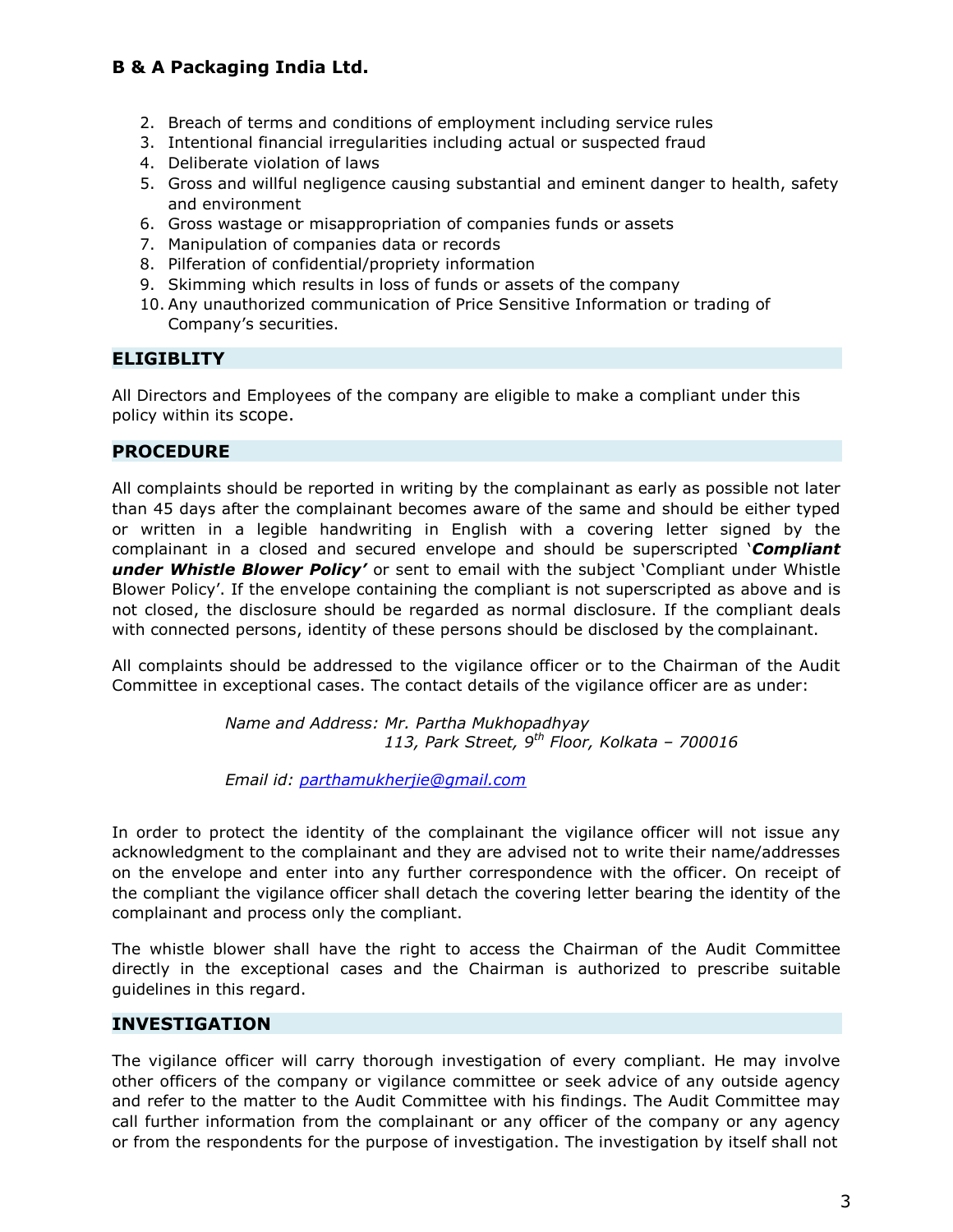tantamount to an accusation and is to be treated as neutral fact finding process. The investigation should be normally completed within 90 days of the receipt of the compliant but be extended at the discretion of the Audit Committee. Any member of the Audit Committee or any officer involved in the investigation having any conflict of interest shall disclose his/her concern/interest and shall abstain from the investigation process.

#### DECISION AND REPORTING

Chairman of the Audit Committee shall recommend to the Board of Directors to take such disciplinary or corrective actions as it may deem fit if any investigation leads to a conclusion that an improper or unethical act has been committed. Any disciplinary or corrective action initiated against the respondent as a result of an investigation shall confirm to the applicable personnel or staff conduct and service rules or contracts.

If the investigation leads to the conclusion that a connected person or a group of person is involved in the improper and unethical act, the Board may prescribe for appropriate legal action as it may think fit.

A complainant making false or frivolous allegations of unethical or improper practices or about alleged wrongful conduct of the respondent to the vigilance officer or Audit Committee shall be subject to appropriate disciplinary action in accordance with the rules, procedures and policies of the company.

A quarterly report with the number of complaints and their outcome shall be placed before the Audit Committee.

All complaints or documents generated during the course of investigation including results thereof shall be preserved by the company for 5 years or such other period as may be prescribed.

#### CONFIDENTIALITY AND PROTECTION

The complainant, vigilance officer, members of the Audit Committee and other officers involved in investigation shall maintain strict confidentiality of all matters and reveal and discuss with those persons as are required to carry out the investigation and maintaining records as contemplated in the policy.

The company shall extend adequate safeguards for the whistle blower and shall ensure that the complainant is not be victimized by virtue of his/her having reported a compliant under this policy. The identity of the whistle blower shall be kept confidential to the extent possible and permissible under the law. Any other employee assisting in the investigation shall also be protected to the same extent as the whistle blower.

#### DISQUALIFICATIONS

The company ensures complete protection from any kind of unfair treatment or harassment of the genuine whistle blowers but any abuse of this protection will warrant for disciplinary action. Protection under this policy shall not mean protection from disciplinary action arising out of false or frivolous allegations made by a complainant knowing it to be false or bogus or with a mala fide motive. A whistle blower who makes repeated compliant which have been subsequently found to be false, frivolous, mala fide or malicious shall be liable to be prosecuted.